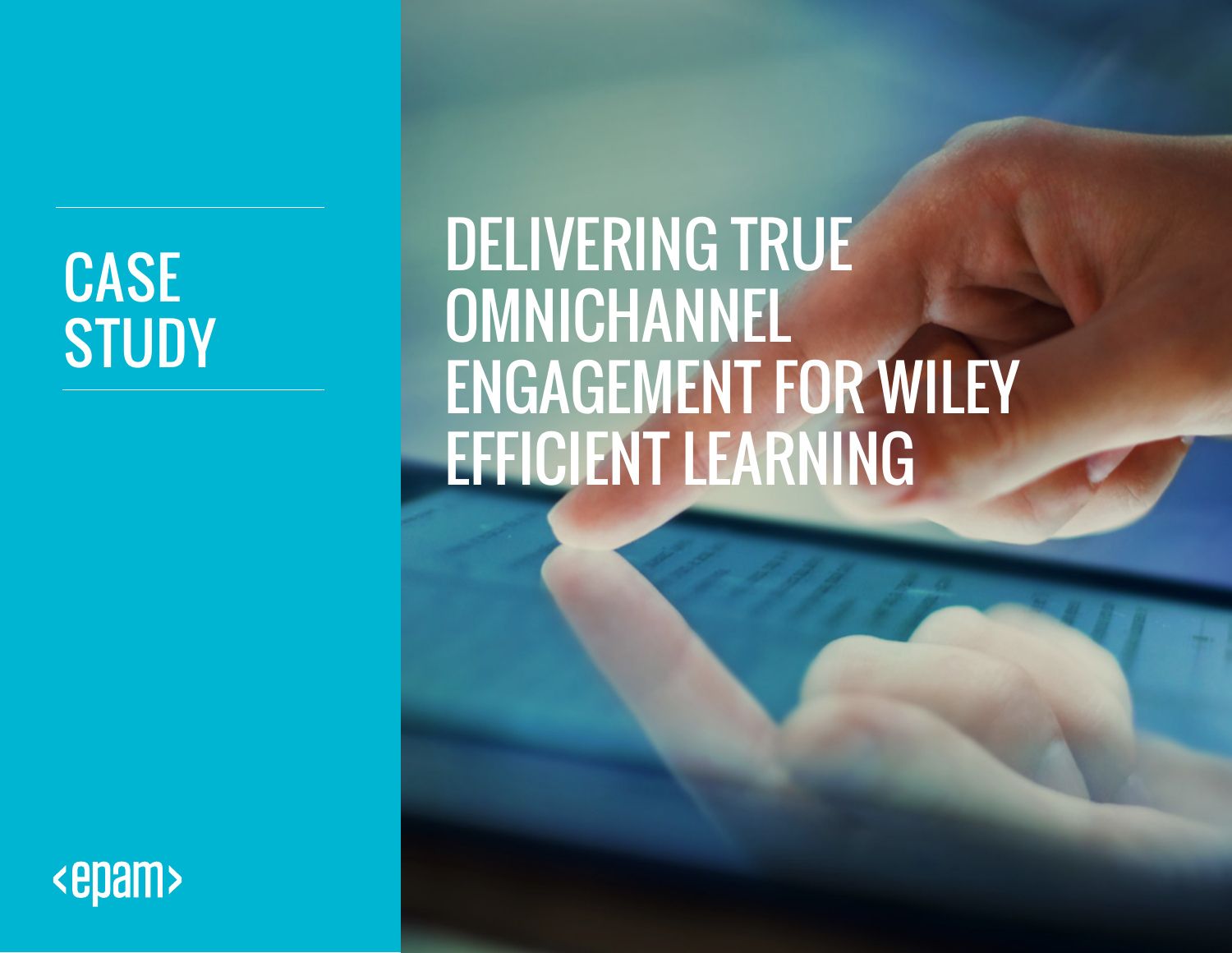### CASE STUDY: DELIVERING TRUE OMNICHANNEL ENGAGEMENT FOR WILEY EFFICIENT LEARNING

Wiley is a global provider of knowledge and knowledge-enabled services that improve outcomes in areas of research, professional practice and education. Through the Research segment, the Company provides digital and print scientific, technical, medical, and scholarly journals, reference works, books, database services, and advertising. The Professional Development segment provides digital and print books, online assessment and training services, and test prep and certification. In Education, Wiley provides education solutions including online program management services for higher education institutions and course management tools for instructors and students, as well as print and digital content.

#### THE BACKGROUND: SHIFTING FROM PRINT MATERIALS TO A DIGITAL, OMNICHANNEL MODEL

In the past, students and educators relied on lengthy, physical texts to prepare for their exams, requiring them to carry static study materials that often became outdated the moment they reached print. Today, educational content providers like Wiley are tasked with finding innovative ways to offer this content digitally to bolster customer engagement for the next generation of students, educators, and exam takers. Seeking a better way for existing customers to immerse themselves in its digital eLearning content, Wiley reached out to EPAM to revamp its Wiley Efficient Learning site (efficientlearning.com) by implementing an eCommerce-based, omnichannel engagement model.

#### THE CHALLENGE: REPLACE OUTDATED ECOMMERCE SYSTEMS & TRANSFORM THE CUSTOMER EXPERIENCE

After years of steady revenue growth, Wiley found that its B2C eCommerce platform for Wiley Efficient Learning was becoming difficult to maintain and use, creating inefficiencies in customer order support and product management. The outdated system relied upon three separate, third-party platforms to execute a single online transaction, resulting in a complicated customer checkout experience on the front-end.

With the goal of implementing a more efficient, robust, and modern eCommerce engine to power Wiley Efficient Learning, Wiley challenged EPAM to find a solution that could engage customers more seamlessly and provide users with one standardized, state-of-the-art experience across nine products, with plans to continuously add new items.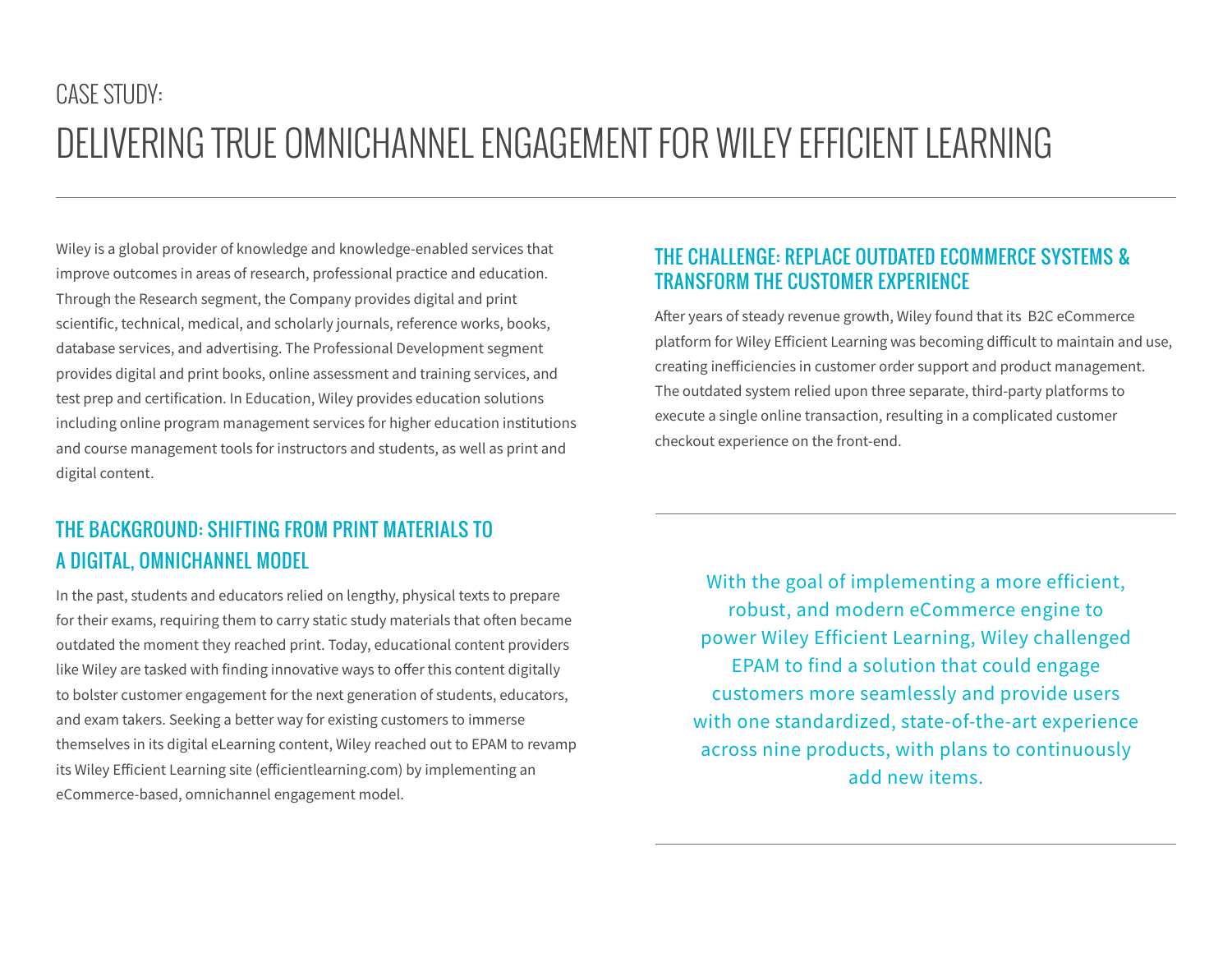### CASE STUDY: DELIVERING TRUE OMNICHANNEL ENGAGEMENT FOR WILEY EFFICIENT LEARNING

#### THE SOLUTION: IMPLEMENT HYBRIS AS A STANDALONE ECOMMERCE SOLUTION

Using a globally distributed team with experts in five locations, including onsite support for the client, EPAM implemented SAP Hybris to provide an end-to-end commerce platform with the following features:

- Digital and physical product catalog management
- Shopping cart
- Tax and payment processing
- Standardization of PCI-compliant Wiley Payment Gateway
- Rich integrations with existing Wiley backoffice systems
- AWS infrastructure solution to host SAP Hybris platform

In addition to implementing the out-of-the-box Hybris platform and integrating it with AWS, Adobe Analytics, Oracle Eloqua, and other internal systems, EPAM completed the following customizations:

- Custom product variants for both physical and e-books
- PIN-code activation checkout flow for redeeming digital products
- Advanced checkout flow depending on order conditions, which includes special considerations for students and partners

On the front-end, the latest release of **efficientlearning.com** is designed specifically to adapt to the changing education-buyer journey, offering a single destination for Wiley's accounting, finance, and business exam review products. Wiley is rapidly evolving from a printed product-centric approach to one that is more customer-centric. With this in mind, EPAM integrated a Hybris-specific, responsive user interface across all channels of efficientlearning.com to create a more closely connected digital customer experience for Wiley's users.